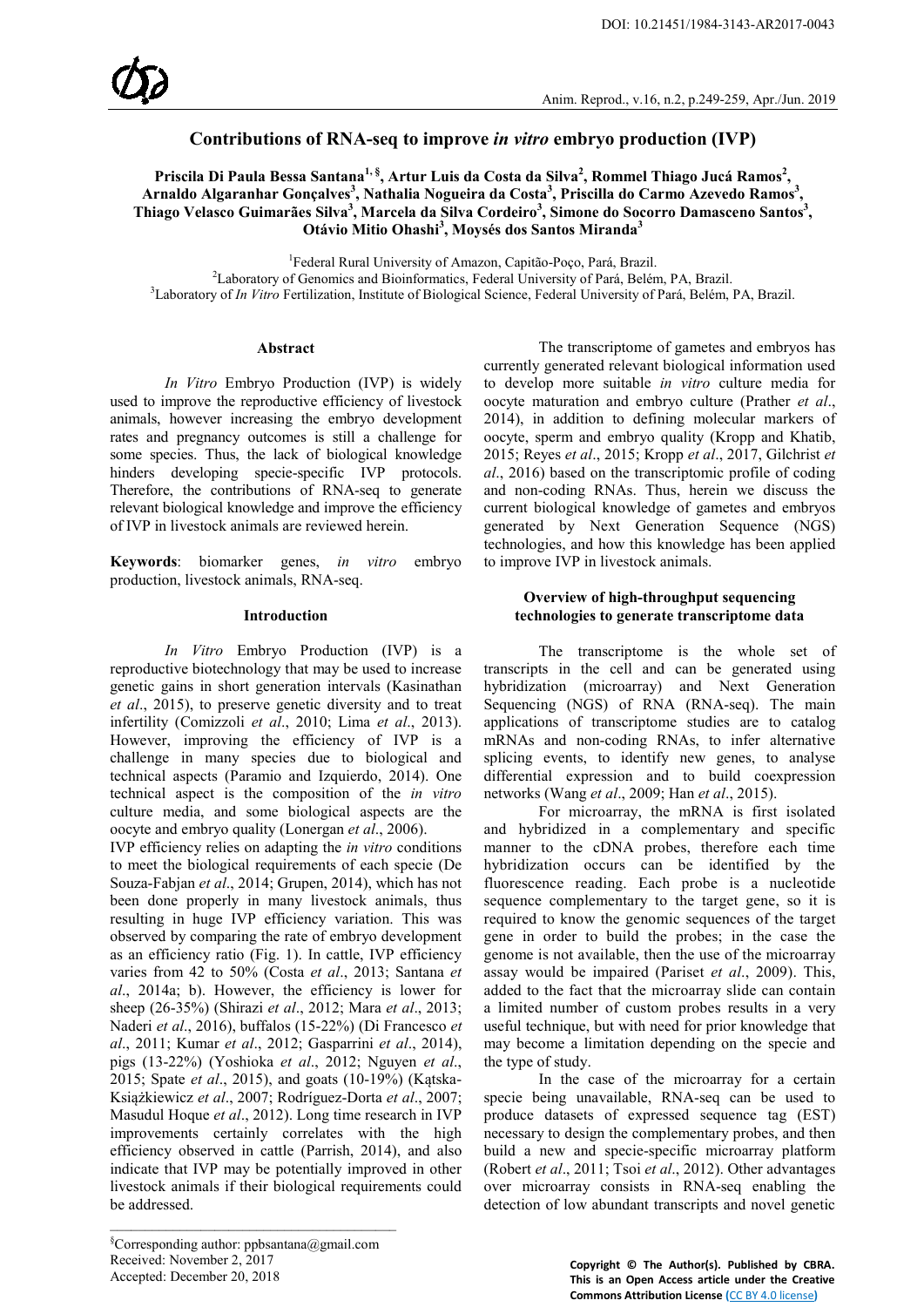variants (Huang and Khatib, 2010; Dyck *et al*., 2014; Zhao *et al*., 2014), and also that RNA-seq can be used even when the genome is not available (Salvemini *et al*., 2014). In this case, assembly may be done by either the *de novo* approach or using the genome of a closely related specie as reference (Martin and Wang, 2011).

Another good point is that NGS technologies have been continuously upgraded in order to make them more affordable (Glenn, 2011). As a result, there are many NGS platforms available that differ in several technical aspects (method of library preparation, chemistry and sequencing efficiencies), but share one feature in generating thousands of reads (Liu *et al*., 2012). Affordable cost and high efficiency may be related to the increasing number of sequenced genomes available in online Databases (see www.ncbi.nlm.nih.gov/genbank/statistics), as well as the number of transcriptomes in public repositories such as GEO (Gene Expression Omnibus, www.ncbi.nlm.nih.gov/ geo) and SRA (Sequence Read Archive, www.ncbi.nlm.nih.gov/sra).

The amount of RNA-seq studies of livestock animals aimed at reproduction biotechnology aspects has also increased over the years. RNA-seq has been predominantly performed with SOLiD™, Ion™ and Illumina™ platforms, mainly to compare the transcriptome profile of mRNAs and miRNAs in different cell types and conditions (differential expression analysis). In the following sections we discuss some RNA-seq applications with differential expression analysis such as the study of non-invasive biomarkers of oocyte competence, sperm and embryo quality, the onset of Embryo Genome Activation (EGA), study of oocyte maturation and embryo development, as well as the effects of *In Vitro* Fertilization (IVF) on these processes (Tab.1).

# **Transcriptomic profile of gametes and embryos**

Next, how RNA-seq studies have been applied to describe novel remarks in reproductive biology issues are reviewed, such as the genetic mechanisms of oocyte maturation, development and metabolism of preimplantation embryos, and the effects of *in vitro* conditions on gametes and embryos. Furthermore, the use of RNA-seq to identify molecular markers of oocyte, sperm and embryo quality are reviewed in the following sections and are summarized in Table 2. Lastly, how this knowledge has been used to improve IVP is presented.



number of CCOs) in different livestock animals.

# Blastocysts rates in livestock animals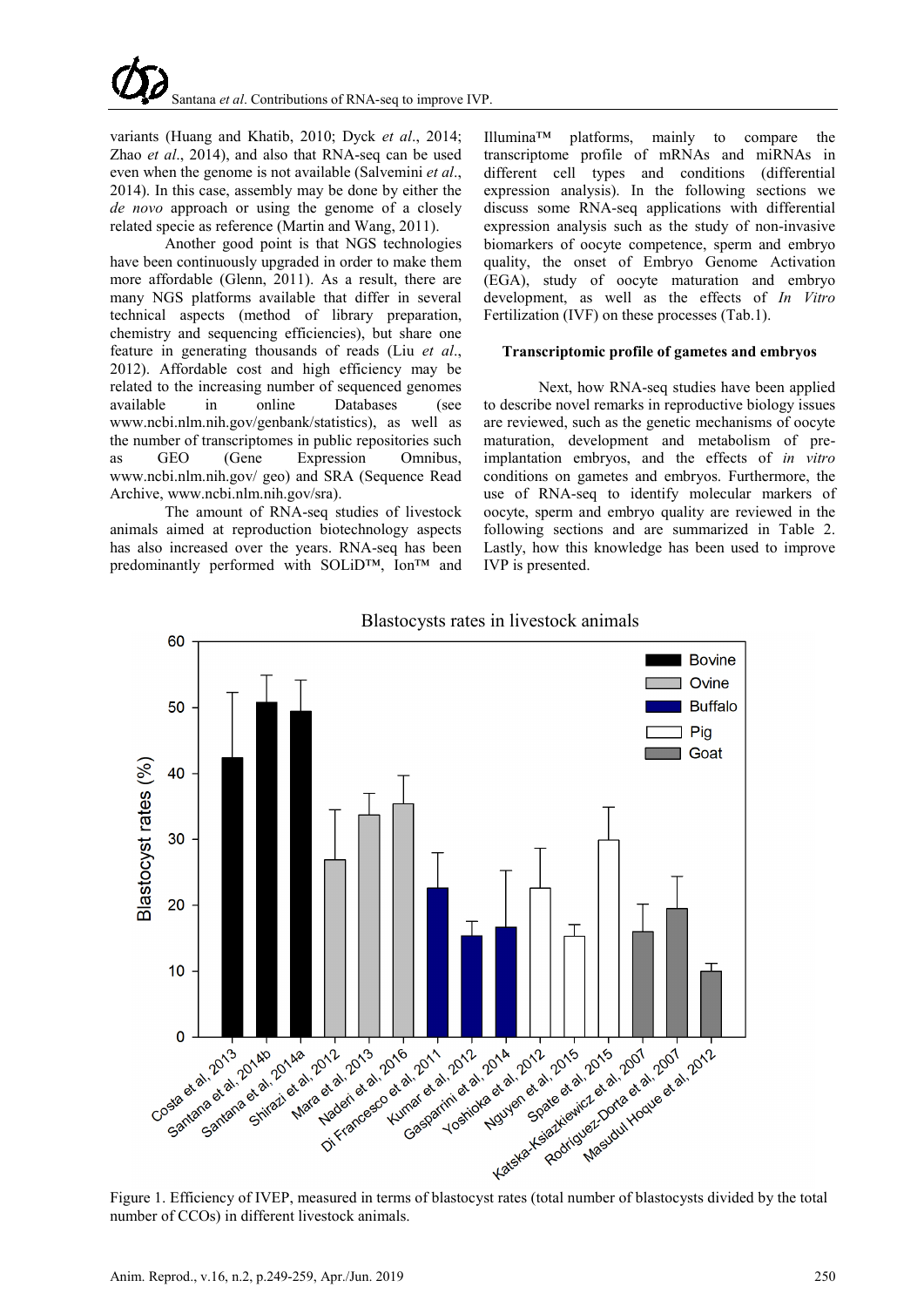| Applications of<br>RNA-seq                                                      | Reference                          | Specie                            | RNA-seq plataform                               | Brief summary of experimental design                                                                                                                 |
|---------------------------------------------------------------------------------|------------------------------------|-----------------------------------|-------------------------------------------------|------------------------------------------------------------------------------------------------------------------------------------------------------|
| Produce dataset of<br>EST to design<br>probes and a new<br>microarray platform  | Robert et al.<br>(2011)            | Bovine                            | Genome Sequencer FLX,<br>454 Life Sciences      | Sequencing of germinal vesicle oocyte, 2-, 4-, 8-, 16-cells,<br>morula, blastocyst and hatched blastocyst produced in vitro<br>and derived in vivo   |
|                                                                                 | Tsoi et al. (2012)                 | Porcine                           | Genome Sequencer FLX,<br>454 Life Sciences      | Sequencing of germinal vesicle, metaphase II oocyte, 2-, 4-,<br>8-, morula, expanded and hatched blastocyst produced in<br>vitro and derived in vivo |
| Study oocyte<br>competence                                                      | Macaulay et al.<br>(2014)          | Bovine                            | Illumina, HiSeq 2000                            | Comparison of germinal vesicle versus metaphase II oocytes<br>matured in vitro                                                                       |
|                                                                                 | Reyes et al.<br>(2015)             | Bovine                            | Illumina, HiSeq 2000                            | Comparison of polyadenylated transcripts in germinal vesicle<br>versus metaphase II oocytes matured in vitro                                         |
|                                                                                 | Macaulay et al.<br>(2016)          | Bovine                            | Illumina, HiSeq 2000                            | Comparison of germinal vesicle versus metaphase II oocytes<br>in vitro matured versus total RNA found in the TZPs                                    |
|                                                                                 | Gilchrist et al.<br>(2016)         | Bovine                            | Illumina, HiSeq 2500                            | Comparison of germinal vesicle versus metaphase II oocytes<br>versus presumptive zygotes                                                             |
| Study non-invasive<br>mRNA and miRNA<br>biomarkers of<br>oocyte competence      | Luo <i>et al.</i> $(2016)$         | Sheep                             | Illumina, HiSeq 2000                            | Comparison of granulosa cells isolated from animals short-<br>term dietary-restricted versus nutrient-supplemented                                   |
|                                                                                 | Wu et al. (2017)                   | Sheep                             | Illumina, HiSeq 2500                            | Comparison of granulosa cells isolated from prepubertal<br>versus adult superstimulated follicles                                                    |
|                                                                                 | Mazzoni et al.<br>(2017)           | Bovine                            | Illumina, HiSeq 2500                            | Sequencing of granulosa cells collected at OPU prior to<br>IVEP. Follow IVEP and correlation of the blastocyst rates<br>with RNA-seq results         |
| Study<br>transcriptomic<br>profile and<br>molecular markers<br>of sperm quality | Card et al. (2013)                 | Bovine                            | Illumina, HiSeq 2000                            | Sequencing of cryopreserved spermatozoa                                                                                                              |
|                                                                                 | Kropp et al.<br>(2017)             | Bovine                            | Illumina, HiSeq 2000                            | Comparison of blastocysts derived from low-fertility versus<br>high-fertility bull (based on SCR)                                                    |
|                                                                                 | Selvaraju et al.<br>(2017)         | Bovine                            | Ion ProtonTM and Illumina,<br>HiSeq 2000        | Use of two NGS platafforms to sequence spermatozoa cells<br>obtained from fresh semen                                                                |
|                                                                                 | Gòdia et al.<br>(2018)             | Porcine                           | Illumina, HiSeq 2000                            | Optimization of methodological workflow for RNA-seq of<br>spermatozoa from fresh semen                                                               |
| Study the onset of<br><b>EGA</b>                                                | Ostrup et al.<br>(2013)            | Porcine                           | SOLiD, Applied Biosystems                       | Comparison of 2- and 4-cells embryos in vitro produced<br>versus in vivo derived                                                                     |
|                                                                                 | Graf et al. (2014)                 | Bovine                            | Illumina, GAIIx                                 | Comparison of germinal vesicle oocyte, metaphase II oocyte,<br>4-, 8-, 16-cells and blastocysts produced in vitro                                    |
|                                                                                 | Jiang <i>et al.</i> (2014)         | Bovine                            | SOLiD, Applied Biosystems                       | Comparison of metaphase II oocyte, 2-, 4-, 8-, 16-cells, early<br>morula, late morula and blastocyst derived in vivo                                 |
|                                                                                 | Jiang <i>et al.</i> (2015)         | Bovine,<br>human, mice<br>and pig | RNA-seq data downloaded<br>from online database | Comparison of metaphase II oocyte, 2-, 4-, 8-, 16-cells, early<br>morula, late morula and blastocyst derived in vivo                                 |
| Study the IVF<br>effects on embryo<br>development                               | Bauer <i>et al</i> .<br>(2010)     | Porcine                           | Illumina, GAIIx                                 | Comparison of blastocysts in vivo derived versus collected<br>from uterus at 2-4-cells further <i>in vitro</i> cultured until<br>blastocyst stage    |
|                                                                                 | Huang and Khatib<br>(2010)         | Bovine                            | Illumina, GAIIx                                 | Comparison of fully developed in vitro blastocyst versus<br>arrested embryos (failed to develop from morula to blastocyst<br>stage)                  |
|                                                                                 | Redel et al.<br>(2012)             | Porcine                           | Illumina, GAIIx                                 | Comparison of embryos in vitro cultured in low or high O2<br>atmospheres                                                                             |
|                                                                                 | Driver et al.<br>(2012)            | Bovine                            | Illumina, Hiseq 2000                            | Comparison of in vitro and in vivo blastocysts with similar<br>quality grade                                                                         |
|                                                                                 | Cao et al. (2014)                  | Porcine                           | SOLiD 4, Applied<br><b>Biosystems</b>           | Comparison of 1-, 2-, 4-, 8-cells, morula and blastocysts in<br>vivo derived versus produced in vitro using SCNT<br>biotechnology                    |
|                                                                                 | Hera <i>et al.</i> (2016)          | Bovine                            | Illumina, HiSeq 2500                            | Comparison of blastocysts in vitro produced in serum-<br>containing media versus serum free-media versus blastocysts<br>derived in vivo              |
|                                                                                 | Milazzoto <i>et al</i> .<br>(2016) | Bovine                            | Illumina, HiSeq 2000                            | Comparison of slow and fast-cleavage embryos in vitro<br>produced versus embryos derived in vivo                                                     |
| Study non-invasive<br>mRNA and miRNA<br>biomarkers of<br>embryo quality         | Kropp et al.<br>(2014)             | Bovine                            | Illumina, GAIIx                                 | Comparison of media conditioned by fully developed<br>blastocysts versus arrested embryos (failed to develop from<br>morula to blastocyst)           |
|                                                                                 | Kropp and Khatib<br>(2015)         | Bovine                            | Illumina, GAIIx                                 | Comparison of media conditioned by fully developed<br>blastocysts versus arrested embryos (failed to develop from<br>morula to blastocyst)           |

# Table 1. Aplications and brief summary of RNA-seq studies in livestock animals.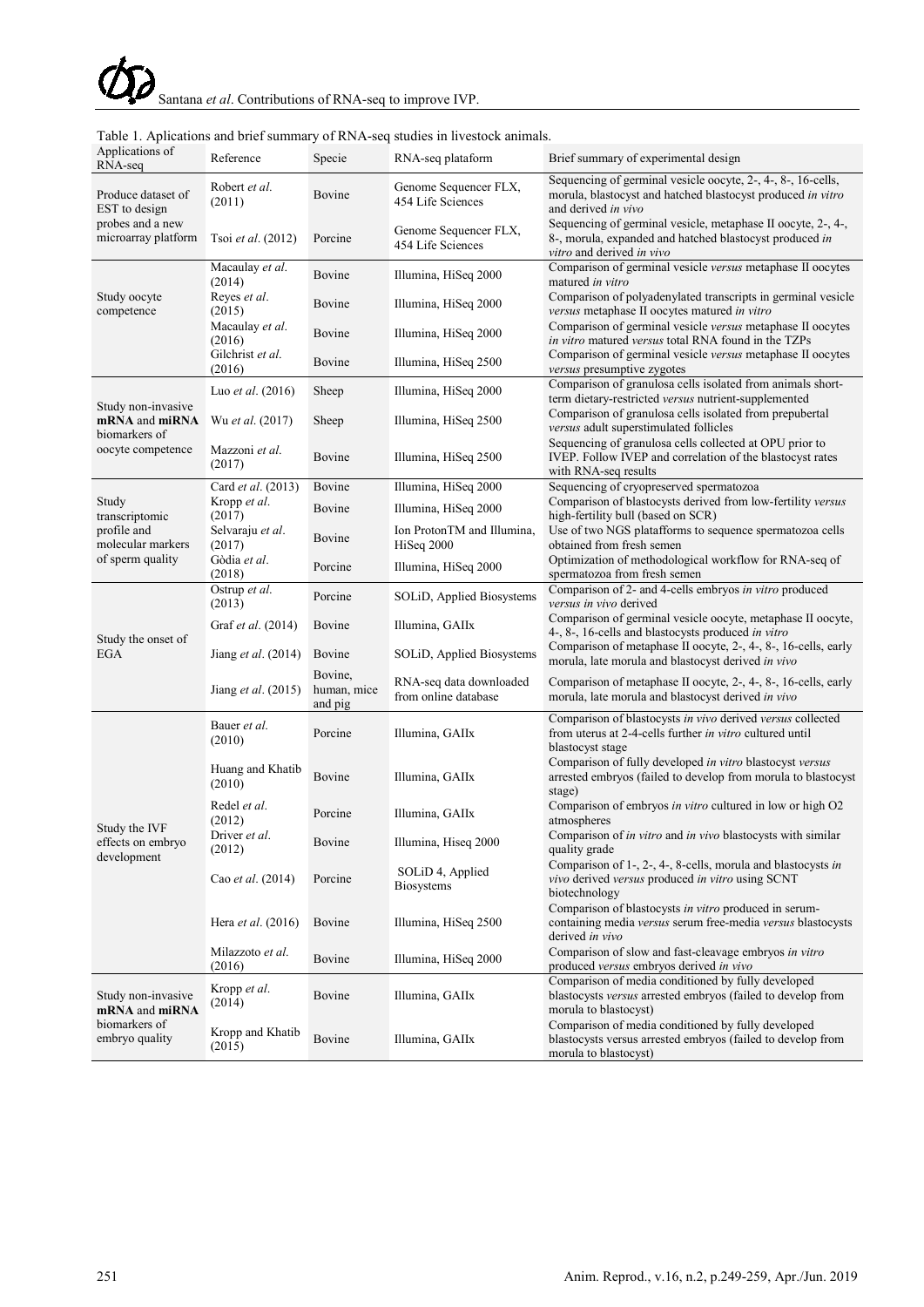Santana *et al*. Contributions of RNA-seq to improve IVP.

| Source                 | Putative biomarker genes                                                                                                   |
|------------------------|----------------------------------------------------------------------------------------------------------------------------|
| MII oocyte             | CCNB1, WEE2, FBXO43, MELK, H1FOO, RALB, ZP2, IGF2R, miRNA-155, miRNA-<br>222, miRNA-21 and miRNA-190a                      |
| Transzonal projections | ZNF773, ZNF689, ZNF75A, ZNF664, ZNF395, FAM21 and $WASE2$                                                                  |
| <i>Cumulus</i> cells   | GATM, Mx1 and STC1                                                                                                         |
| Spermatozoa            | CLU, AKAP4, PRM1, PRM2, PLCZ1, CRISP2, PSG-1, HLA-E, DBY, EIF1, EIF5,<br>EEF1A1, EEF1y, TFB2M and CYCS                     |
| Blastocyst             | DNMT3A, GATA3, CD9, ATP6V0A4, FAM115C, LGALS1, SLC9A3R1, BCAM,<br>BPIFA1, PLXNA3, SHROOM2, SLC16A7, EEF2, RPL10A and RPL38 |
| IVC-conditioned media  | <i>POSTN, VSNL-1, PUM2, miRNA-181a2, miRNA-196a2, miRNA-302c, and miRNA-25</i>                                             |

Table 2. Summary of putative biomarkers reported by RNA-seq for selection of good quality gametes and embryos.

### **Understanding the molecular aspects of oocyte competence and maturation**

Molecular aspects of oocyte competence deeply influence embryo development and IVP outcomes (Yuan *et al*., 2017). Hence, improving oocyte competence becomes a major challenge in IVP (Gilchrist and Thompson, 2007). What do we know about the cytoplasmic components that determine an oocyte's developmental potential? RNA-seq studies have been used to uncover novel markers associated with oocyte quality.

During oogenesis in the germinal vesicle stage (GV), mammalian oocytes store several transcripts that support the development of early embryos. Afterwards, the germinal vesicle breakdown occurs during oocyte maturation and the transcriptional activity becomes silenced. At the same time, the overall RNA content decreases in the metaphase II oocytes (MII) due to mRNA translation and degradation processes (reviewed by Labrecque and Sirard, 2014).

Indeed, evidence from a RNA-seq study in bovines has confirmed that the overall RNA content decreased from GV (10,181) to MII (8,941) stages. Also, the cytoplasmic polyadenylation of the mRNA content which indicates the occurrence of translation during oocyte maturation has been demonstrated. The study identified 2,455 (23%) differentially expressed genes (DEG) between immature and mature *in vitro* oocytes, for which 503 (20%) transcripts were upregulated in MII oocytes. Most of the up-regulated transcripts were involved in cell-cycle progression (*CCNB1*, *WEE2*, *FBXO43*, and *MELK*), which were also polyadenylated indicating their translation. Therefore this suggests that part of the mRNA stored by oocytes goes to translation during *in vitro* maturation, probably to support meiosis resumption (Reyes *et al*., 2015).

However, if an oocyte becomes transcriptionally silent after germinal vesicle breakdown, how can the presence of up-regulated transcripts in MII oocytes be explained? Regarding this, a RNA-seq study in cattle reported that *cumulus* cells produce transcripts which can be transferred to the oocyte. Using confocal live cell imaging, the newly synthetized RNA label with [3H]-uridine was detected along the length of the transzonal projections, confirming the *cumulus* cells as a novel source of *de* 

*novo* transcripts to the oocyte (Macaulay *et al*., 2014). The RNA-seq study of the transzonal projections content identified 624 transcripts corresponding to long non-coding RNAs, uncharacterized transcripts and known mRNAs such as zinc fingers (*ZNF773*, *ZNF689*, *ZNF75A*, *ZNF664*, and *ZNF395*), which regulate transcription by DNA binding, and transcripts (*FAM21* and *WASF2*) for actin- and cytoskeleton-related process (Macaulay *et al*., 2016).

To this point, some transcripts involved in modulating the cell cycle and transcription produced by either oocytes or *cumulus* cells seem to be important for the maturation process, and thus may be correlated with oocyte competence. The transcriptome profile of miRNAs in GV, MII (*in vitro* mature) and early zygotes (Gilchrist *et al*., 2016) in cattle also reinforces this correlation. The most abundant miRNAs during oocyte maturation were linked to target genes involved in transcription regulation by RNA polymerase II activity. Some miRNAs were up-regulated between MII and early zygote stages (miRNA-155, -222, and -21), while others were down-regulated (miRNA-190a). Considering that miRNAs mostly regulate gene expression through translation repression and mRNA degradation, any increase in its levels causes a decrease in the performance of the target transcripts (Ambros, 2001). Therefore, MII oocytes have miRNA to both increase and decrease the mRNA levels in early zygotes, which may be used as molecular biomarkers of oocyte competence if their roles in embryo development are clarified.

In summary, the transcriptome profile of mRNAs and miRNAs during maturation (Reyes *et al*., 2015; Gilchrist *et al*., 2016; Macaulay *et al*., 2016) all suggest the role of transcripts regulating the cell cycle and transcription as potential markers of molecular quality in oocytes.

# **Selection of non-invasive biomarkers of oocyte competence**

The importance of the granulosa cells are widely known as being beneficial for IVP, such as in the removal of *cumulus* cells from *Cumulus*-Oocyte Complexes (COCs) which significantly decreases the maturation rate (35.4%) compared to intact COCs (79.5%), (Macaulay *et al*., 2016). Given their close relation with oocyte quality, the transcriptome profile of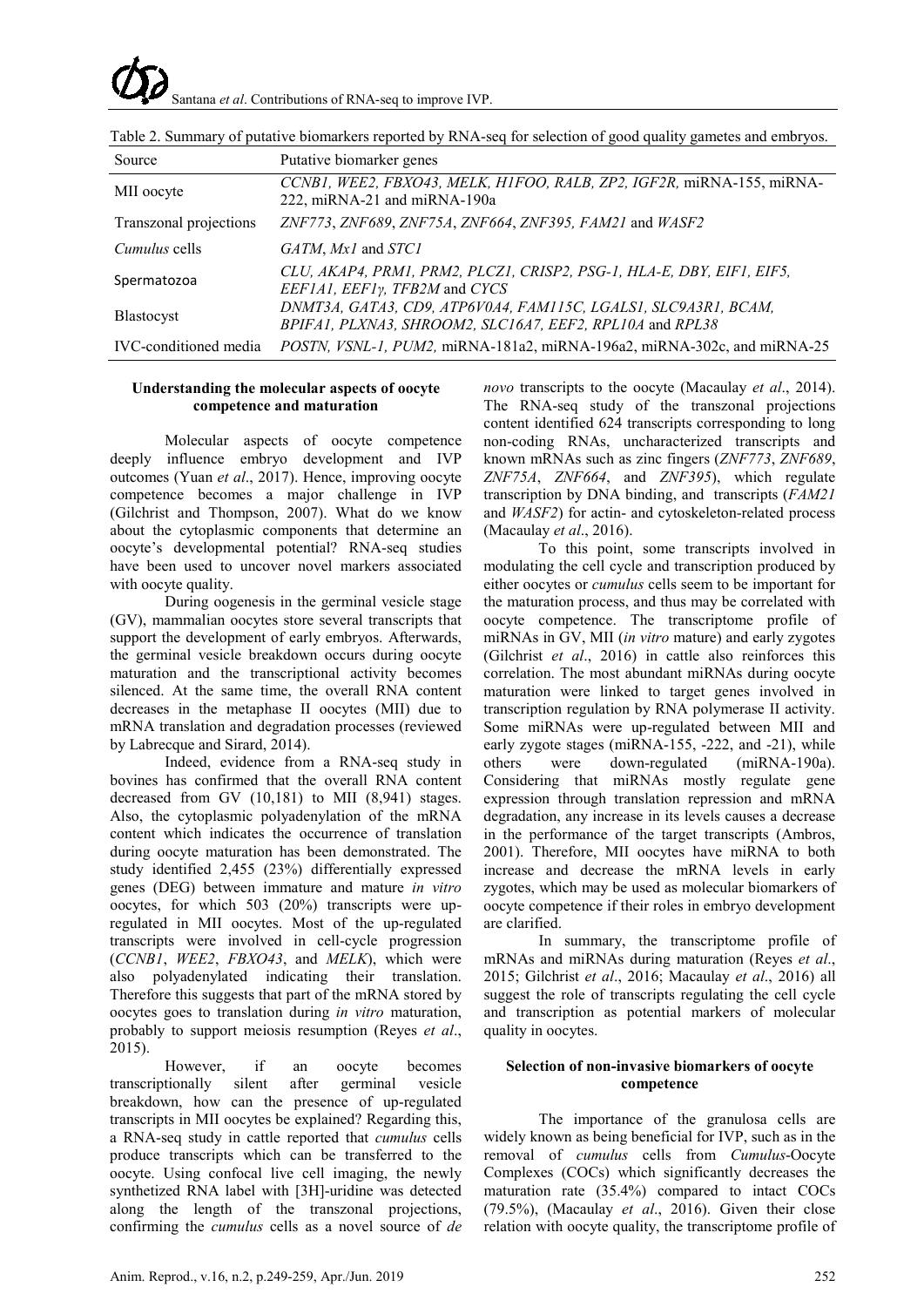*cumulus* has been performed in cows (Bunel *et al*., 2015), sheep (Luo *et al*., 2016; Wu *et al*., 2017) and humans (Feuerstein *et al*., 2012) as a non-invasive strategy for evaluating the quality of oocytes.

The non-invasive methods for oocyte selection might be particularly useful for OPU (Ovum Pick-Up) - IVP protocols. This is because based on the granulosa transcriptome analysis only the high-potential COCs prior to *in vitro* fertilization may be selected, thus increasing the embryo development rates. In cows, a microarray study compared the overall gene expression patterns in biopsies of *cumulus* cells collected from COCs, which were further evaluated for embryo development. The expression pattern in biopsies from COCs that developed into blastocysts was different from the COCs which failed (68 DEG). *GATM,* involved in amino acid metabolism and free radical scavenging, was the highly expressed gene in the blastocyst fate (Bunel *et al*., 2015) and might be useful as a biomarker to select high-potential COCs.

The second advantage for IVP is based on the transcriptome profile of the follicular cells making it possible to select the oocyte donors with the best quality COCs for OPU-IVP. This is due to the RNA-seq study reporting a high correlation between the gene expression patterns of follicular cells and embryo development. Regarding this, COCs from 24 Holstein cows were separately *in vitro* fertilized for their embryo development rates to be correlated with the profile of the respective follicular cells. As a result, 2 genes were positively associated (*Mx1* and *STC1*), which means that all the cows with higher blastocyst rates also presented both genes as up-regulated. *STC1* (Stanniocalcin-1) was particularly postulated as a potential biomarker of oocyte quality due to its role in granulosa cell development (Mazzoni *et al*., 2017).

# **Selecting biomarkers of sperm quality**

Spermatozoa potentially contribute to embryo development by delivering DNA, a centriole, transcription factors, signaling molecules and a variety of coding and non-coding RNAs during fertilization (reviewed by Krawetz *et al*., 2005). RNA-seq studies of spermatozoa have been useful to identify novel markers and verify known markers of sperm quality, as well as to investigate the correlation between sperm quality and embryo development.

The first RNA-seq in spermatozoa was reported by Card *et al*. (2013) in cattle, and confirmed many mRNAs found by previous microarrays such as *CLU*, *AKAP4*, *PRM1, PRM2, PLCZ1*, *CRISP2, PSG-1, HLA-E* and *DBY*. The authors found 6,166 transcripts, in which 368 (~6%) were considered full-length transcripts (FPKM>100), and in addition they identified transcripts that had not been reported in the previous microarrays such as translation initiation (*EIF1* and *EIF5*) and elongation (*EEF1A1* and *EEF1γ*) factors. Among the above transcripts, *CLU* (clusterin), *PLCZ1* (phospholipase Cζ) and *PRM1* (protamine-1) have been reported as potential molecular markers of sperm quality (Selvaraju *et al*., 2017); their delivery by sperm

into the oocyte upon fertilization also suggests their roles in embryo development (Krawetz *et al*., 2005). Gòdia *et al*. (2018) recently reported the first RNA-seq study of boar sperm. However, no conclusive evidence was generated since the methodology is still being optimized for spermatozoa purification and library preparation.

Using biomarkers may be useful for selecting high fertility bulls in IVP programs. An RNA-seq study reported a correlation between the transcriptomic profile of blastocysts and bull fertility measured by sire conception rate (Kropp *et al*., 2017). Despite similar morphology, gene expression patterns of embryos derived from high and low fertility sirings were different (98 DEG genes). Next, bisulfite sequencing of sperm from high and low fertility sires revealed 76 differentially methylated regions, suggesting that methylation of sperm chromatin influences the gene expression patterns of pre-implantation embryos. The genes associated with mitochondrial and cytochrome C functions, such as *TFB2*M and *CYCS* respectively, were upregulated in embryos fertilized with high sire conception rate bulls. In addition, *TFB2*M mRNA silencing significantly reduced the blastocyst rate, indicating that its expression by the derived embryos may be used as a potential biomarker to select high fertility bulls (Kropp *et al*., 2017). In summary, the use of RNA-seq to identify novel molecular markers of sperm quality and correlate them with embryo development may help to improve IVP outcomes by selecting highly fertile bulls.

# **Understanding the genetic mechanisms of embryo development**

During *in vitro* culture (IVC) important genetic events such as the maternal-zygotic transition (MZT) and the small and large waves of embryo genome activation (EGA) take place. In fact, the maternal genome controls all aspects of embryo development until EGA through mRNA and proteins stored in the oocyte cytoplasm. MZT occurs as the embryo develops; first, the maternal mRNA is gradually eliminated, and then zygotic transcription is initiated (reviewed by Tadros and Lipshitz, 2009). Understanding MZT and EGA processes is particularly useful for IVP, since the transcriptome profile of embryos as well as the metabolic requirements completely change with their occurrence. Thus, knowing the onset of EGA is important when trying to establish an IVP protocol, as EGA timing varies among species.

Experiments with  $\alpha$ -amanitin and the incorporation of [3H] uridine helped to define the onset of EGA at 8 to 16 cells in cattle and sheep (Telford *et al*., 1990), at 2 to 4 cells in buffalos (Kumar *et al*., 2012), and at the 4 to 8-cell stage in pigs (Memili and First, 1998). The RNA-seq approach has introduced new strategies to identify the onset of EGA. The first approach was to detect DEG genes between embryos and oocytes. The second approach was to detect transcripts from the paternal allele using the identification of specific SNPs. Finally, the third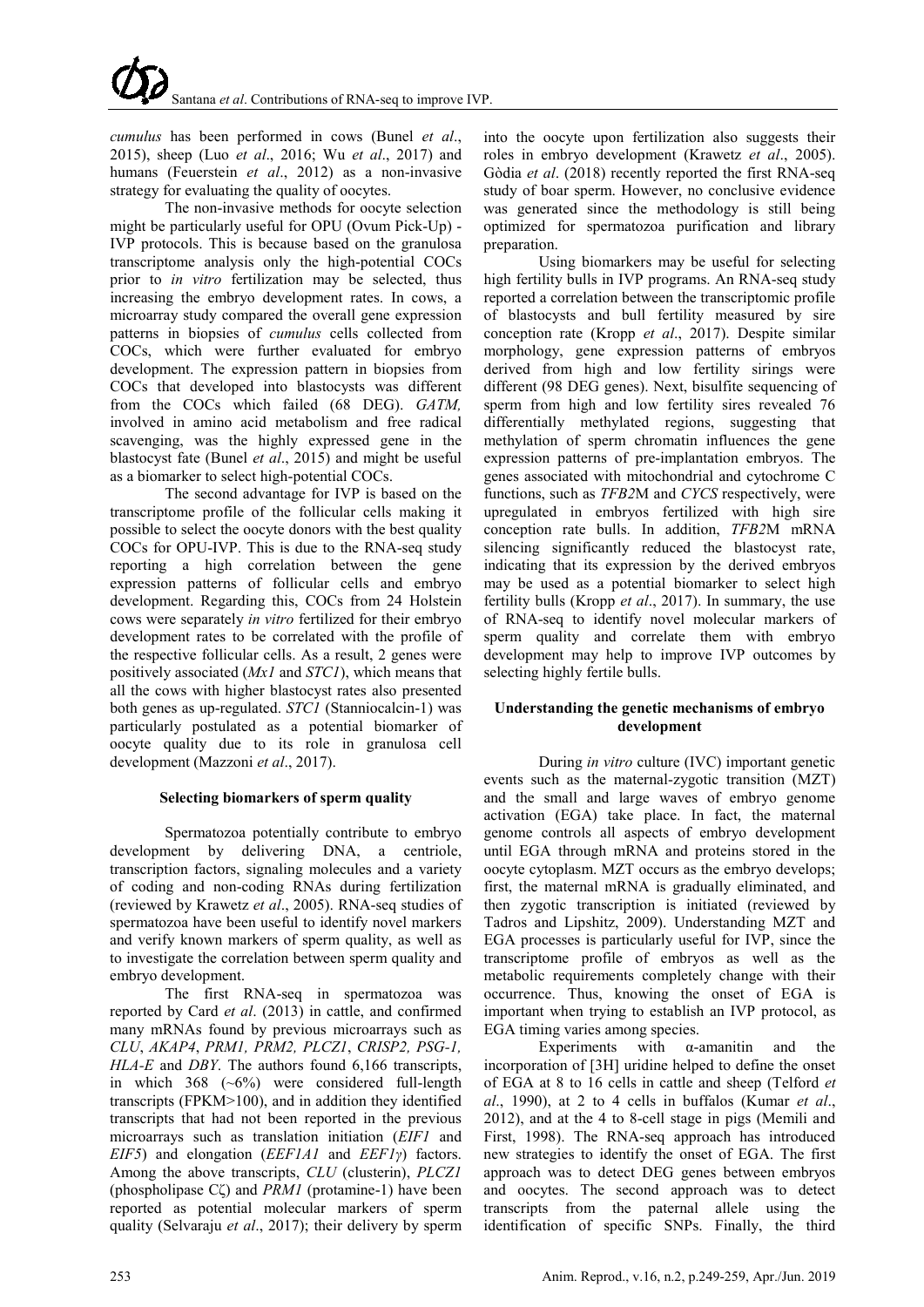approach was to detect incompletely processed transcripts identified by the presence of intronic sequences due to incomplete co-transcriptional splicing (Graf *et al*., 2014).

Novel strategies of RNA-seq have helped to determine that the onset of EGA occurred more prematurely than previously thought in cows. It was observed that the small EGA wave occurs at 4 to 8 cells, and the large EGA wave at 8 to 16 cells (Jiang *et al*., 2014). In this study, the authors compared the transcriptome profile of oocytes in metaphase II, embryos with 2, 4, 8, and 16 cells, morula and blastocyst produced *in vivo*. About 2,845 DEG genes between all stages of development were described, in which 2,031 genes were just between the 4 to 8-cell stages, confirming the onset of minor EGA in this period.

A RNA-seq study in pigs also helped to define that EGA occurs earlier than previously thought, which is at the 2 to 4-cell stage with 2,101 DEG genes between the stages. Transcripts related to protein synthesis were predominantly found in 2-cell embryos, indicating the translation of transcripts inherited from the oocyte. This was in contrast to the 4-cell embryos which showed transcripts for "RNA splicing and processing" and "DNA metabolic processes" in agreement with the start of transcription activity by zygotes, which is an EGA hallmark (Østrup *et al*., 2013).

Data availability in *online* databases currently provides the chance to compare the transcriptome profiles of embryos from different species, thereby being able to find similarities in their embryo development programs (Jiang *et al*., 2015). For this, RNA-seq data was used to perform a co-expression network analysis with all the embryo development stages from bovine, human and mouse species. Surprisingly, the comparison between the human and bovine transcriptome profiles showed more similarities than those of human and mouse, suggesting that bovine embryos are better models for human embryonic development than mouse embryos (Jiang *et al*., 2014).

# **New insights about the metabolism of preimplantation embryos**

Embryo metabolism is an important issue, especially during the IVC step. In general, they have been managed like any somatic cell *in vitro* culture, while a fundamental question has remained unsolved: if embryos can divide as quickly as cancer cells, is their glucose metabolism also similar? The favorable speculations in the literature (Vander Heiden *et al*., 2009; Krisher and Prather, 2012) were suddenly confirmed by a series of transcriptomic studies.

A RNA-seq study of *in vitro* blastocysts in pigs reported the expression of gene variants of hexokinase (*HK*) and pyruvate kinase (*PKM2*) related to slowing the tricarboxylic acid cycle and increasing the pentose phosphate pathway; a behavior compatible to the Warburg effect (Redel *et al*., 2012). A RNA-seq study of *in vivo* produced embryos in cows also reported the metabolic behavior of the Warburg effect. Based on a comparison of the transcriptomic profiles of oocytes and

different stages of pre-implantation embryos, a range of 11,488 to 12,729 genes including several metabolic pathways such as the pentoses-phosphate, glycolysis, oxidative phosphorylation, and the tricarboxylic acid cycle were identified (Jiang *et al*., 2014).

The Warburg effect was proposed to explain the metabolic behavior of cancer cells that mostly depend on aerobic glycolysis instead of mitochondrial oxidative phosphorylation. The behavior consequently facilitates the uptake and incorporation of nutrients into the biomass (nucleotides, amino acids and lipids) which becomes the fuel needed to produce new cells (Vander Heiden *et al*., 2009) and to trigger rapid cell proliferation. Hence, this consists in an advantageous metabolic adaptation to the cancer cells, and also to the developing embryo. While glucose is shifted to the Warburg effect, the hypothesis is that the embryo depends on the β-oxidation of the fatty acids to provide the required ATP for the cells (Krisher and Prather, 2012).

New insights about the metabolism of carbohydrates and fatty acids of pre-implantational embryos have encouraged studies of novel supplements in IVC media able to induce the Warburg effect in embryos. The use of PS48 (a PDK1 activator) in pigs increased blastocyst formation and the total number of cells, possibly by increasing the phosphorylation of protein kinase B (*PKB/Akt*), which activates the Warburg effect (Spate *et al*., 2015). Similarly, arginine added to the IVC media increased blastocyst rate and the total number of cells in pigs (Redel *et al*., 2015), and also blastocyst quality and hatching in bovines (Santana *et al*., 2014a). The putative mechanism occurred through *mTOR* phosphorylation (mammalian target of the rapamycin complex), which also activates the Warburg effect (Redel *et al*., 2015). Thus, the use of supplements in IVC media for activating the Warburg effect have been shown to improve *in vitro* embryo development. That strategy could never be tested if the previous RNA-seq studies had not evidenced the Warburg metabolic behavior in embryos from different livestock animals.

# **Understanding the** *in vitro* **culture influence on embryo quality**

IVC is a critical step of IVP due to specific chemical and physical conditions that allow embryo development from the zygote to the blastocyst stage. Regarding this, the intrauterine and oviduct microenvironment is considered as the "gold standard" model for IVC (Tervit *et al*., 1972) because its composition quickly changes in response to physiological regulation in order to provide the substances required by each stage of embryo development (Knobil *et al*., 2006). Given the multiplicity of embryonic development and the fluid complexity, it is reasonable to think that IVC conditions are not entirely appropriate and affect embryo quality.

It is known that morphological and molecular differences between *in vitro* and *in vivo* embryos are directly associated with sub-optimal *in vitro* culture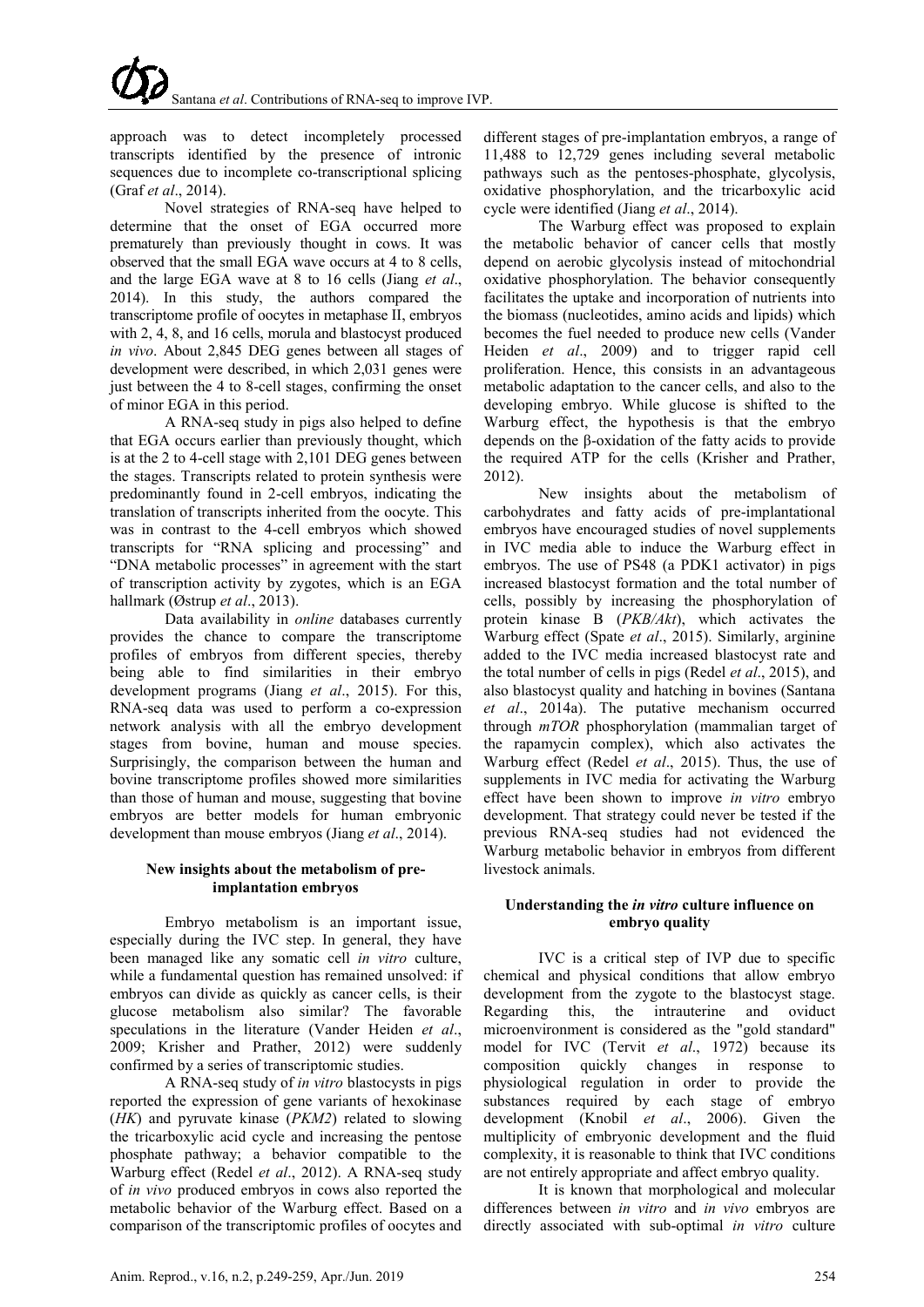conditions (Niemann and Wrenzycki, 2000; Lonergan *et al*., 2003; Lonergan *et al*., 2006; Rizos *et al*., 2008), and this has also been confirmed by high throughput technologies. A RNA-seq study in cattle compared the transcriptomic profile of *in vitro* and *in vivo* derived blastocysts which presented good quality according to International Embryo Transfer Society (IETS) standards (Stringfellow and Seidel, 1998), and as a result found 793 DEG genes (Driver *et al*., 2012). This result was considerably larger than a previous microarray that identified the expression of 384 genes, of which 85% (326) were differentially expressed between the conditions (Corcoran *et al*., 2006).

One strategy to improve the *in vitro* culture media is testing supplementations in media followed by the gene expression analysis of the *in vitro* produced embryo compared to the *in vivo* counterpart (Lonergan *et al*., 2006; VanGuilder *et al*., 2008). Fetal Bovine Serum (FBS) is one that is worthy of investigation. A RNA-seq study compared the transcriptome profile of bovine embryos produced in either FBS-containing or FBS-free media to the profile of *in vivo* blastocysts to address the effects of FBS on embryo quality (Hera *et al*., 2016). Surprisingly, FBS-free embryos were more similar to *in vivo* embryos, having five times fewer DEG genes (207) than FBS-containing embryos (1,109). However, after looking at the lipid and amino acid pathway gene expression patterns, it was concluded that FBS-free and *in vivo*-derived embryos were still very different. This may be related to the role that high concentrations of FBS cause an accumulation of lipids and decrease cryotolerance in *in vitro* embryos (Abe *et al*., 2002).

It is known that media can affect embryo quality, and some evidence also suggests that embryos can modify their own expression in response to the media. According to RNA-seq studies, bovine embryos produced *in vitro* in FBS-free media showed overexpression of the cholesterol biosynthesis pathway in comparison to the *in vivo* derived embryos (Driver *et al*., 2012; Hera *et al*., 2016). Thus, it was speculated that there would be a mechanism to compensate the deficit of lipids in an *in vitro* system, where they are needed to produce membrane phospholipids and metabolic energy. This also may be related to the correlation of FBS supplementation and increased rates of blastocyst formation in *in vitro* culture systems (George *et al*., 2008). Taken together, embryos can modulate their lipid metabolism in response to the media; however, there is no consensus if it is beneficial to the *in vitro* embryo development.

# **Selection of non-invasive biomarkers of embryo quality and pregnancy success**

The "gold standard" of embryo quality is successful implantation and pregnancy (Van Soom *et al*., 2003). But how can it be possible to know which embryo is capable of implanting and result in pregnancy before the transfer? Surprisingly, evidence from transcriptomes has shown that good-quality embryos can signal their developmental competence, so the

endometrium positively selects them for establishing pregnancy (Macklon and Brosens, 2014). This so-called "selective notion" by the endometrium is reasonable, since successful implantation depends on complex interactions between embryo and endometrial cells through hormonal regulation and cross-talk of several molecular signals (reviewed by Bazer *et al*., 2010).

The first evidence of the endometrium<br>"selective notion" was a microarray study of was a microarray study of endometrial cells obtained from pregnant cows (Mansouri-Attia *et al*., 2009). The transcriptomic profiles of endometrial cells after the transfer of embryos produced by IVF, Artificial Insemination (AI), and Nuclear Somatic Cell Transfer (TNCS) were significantly different based on the analysis of DEG genes, suggesting that embryo quality can influence the response of the endometrium for establishing pregnancy. In humans, the different transcriptomic profile of endometrial cells exposed to media conditioned by good quality (15 DEG genes) and by non-viable embryos (449 DEG genes) also raised the correlation between embryo quality and the endometrium response (Brosens *et al*., 2014).

If the endometrium can select embryos, the next question is: how do embryos signal their development potential? Notably, it was shown that a serine protease released by mouse embryos (trypsin) elicits cascade effects ending up with the release of prostaglandin E2 in endometrial epithelial cells, which in turn led to decidualization and implantation (Ruan *et al*., 2012).

RNA-seq studies in cows identified mRNAs and miRNAs that possibly act as signal molecules, although this requires further investigation. Regarding this, 11 miRNAs (Kropp *et al*., 2014) and 17 mRNAs (Kropp and Khatib, 2015) were found differentially expressed in culture media samples, conditioned by the culture of arrested *versus* fully-developed blastocysts. Among the mRNAs secreted by embryos, at least one had been previously reported (*POSTN*). Ovine endometrial cells can also produce *POSTN* transcripts and protein, which may stimulate the attachment of trophectoderm cells *in vitro* (Ahn *et al*., 2009). Taken together, these findings raise the idea that embryos can release more than one type of signal molecule to induce endometrial response. Identifying the embryo signals and understanding how to induce their production and release will certainly open new perspectives in reproductive biology, particularly for IVP.

POSTN mRNA encodes a protein that binds to integrins to support adhesion and migration of epithelial cells, and VSNL-1 mRNA encodes a protein that modulates intracellular signaling pathways regulating the activity of adenylyl cyclase; both were found highly induced in IVC conditioned media. Hence, the inhibition of POSTN translation resulted in a significant decrease of the blastocyst rate in cows (Kropp and Khatib, 2015), confirming its pivotal role in embryo development, and also as a candidate for being a molecular marker of embryo quality. Based on this evidence, the quantification of *POSTN* and *VSNL-1* mRNA levels in IVC media may be a potential non-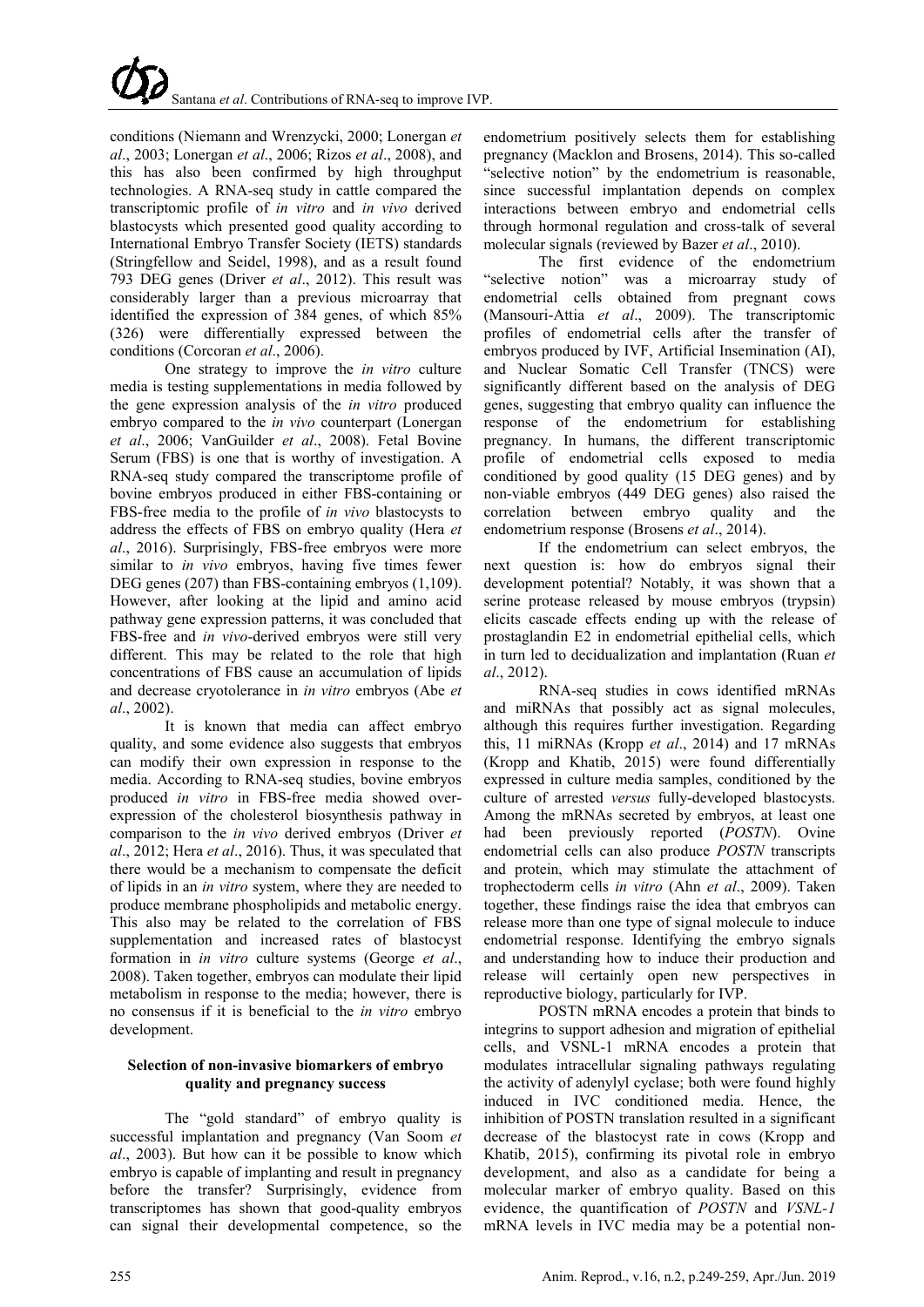

invasive strategy to select good quality embryos, although further studies about pregnancy and calving outcomes may clarify if they are also eligible for transfer in IVP programs.

In brief, RNA-seq data has been useful to investigate molecular biomarkers of embryo quality and non-invasive strategies to select good quality embryos for transfer; taken together, these results can help select embryos that are theoretically most capable for implantation. In the long term, this may increase pregnancy rates and the efficiency of IVP in many livestock animals.

### **Future Perspectives**

The use of biomarker genes to select competent oocytes in IVP protocols may increase the rates of blastocyst development, and help to select the best donor cows for OPU-IVP. In parallel, TNCS and transgenesis biotechnologies can also take advantage of the oocyte selection strategy to improve the blastocyst rates. Similarly, the use of biomarker genes to select good quality embryos may help to increase the outcome of IVP in terms of pregnancy rates.

Following the reports of biomarker genes, the future challenge will be correlations with embryo development and pregnancy rates. With this aim, it may be useful to use techniques to inhibit mRNA translation and verify the effect of gene function loss on embryo development (Betts *et al*., 2014), as well as supplement *in vitro* culture media with substances able to inhibit and induce their expression levels. Further, proteomic and metabolomic studies may help to clarify the posttranscriptional and translational regulation mechanisms.

# **Acknowledgements**

We would like to thank the members of the *In Vitro* Fertilization Laboratory and the Genomics and Bioinformatics Laboratory for their valuable opinions on this topic.

### **References**

**Abe H, Yamashita S, Satoh T, Hoshi H**. 2002. Accumulation of cytoplasmic lipid droplets in bovine embryos and cryotolerance of embryos developed in different culture systems using serum-free or serumcontaining media. *Mol Reprod Dev*, 61(1):57-66.

**Ahn HW, Farmer JL, Bazer FW, Spencer TE**. 2009. Progesterone and interferon tau regulated genes in the ovine uterine endometrium: identification of periostin as a potential mediator of conceptus elongation. *Reproduction*, 1(138):813-825.

**Ambros V**. 2001. microRNAs: tiny regulators with great potential. *Cell*, *28*(107):823-836.

**Bauer BK, Isom SC, Spate LD, Whitworth KM, Spollen WG, Blake SM, Springer GK, Murphy CN, Prather RS**. 2010. Transcriptional Profiling by Deep Sequencing Identifies Differences in mRNA Transcript Abundance in In Vivo-Derived Versus In Vitro-Cultured Porcine Blastocyst Stage Embryos. *Biol*  *Reprod*, 83(5):791-798.

**Bazer FW, Wu G, Spencer TE, Johnson GA, Burghardt RC, Bayless K**. 2010. Novel pathways for implantation and establishment and maintenance of pregnancy in mammals. *Mol Hum Reprod*, 16(3):135- 152.

**Betts DH, Bain NT, Madan P**. 2014. The p66(Shc) adaptor protein controls oxidative stress response in early bovine embryos. *PloS One*, 9(1):e86978.

**Brosens JJ, Salker MS, Teklenburg G, Nautiyal J, Salter S, Lucas ES, Steel JH, Christian M, Chan YW, Boomsma CM, Moore JD, Hartshorne GM, Sućurović S, Mulac-Jericevic B, Heijnen CJ, Quenby S, Koerkamp MJ, Holstege FC, Shmygol A, Macklon NS**. 2014. Uterine selection of human embryos at implantation. *Sci Rep*, 4:3894. Doi: 10.1038/srep03894.

**Bunel A, Jorssen EP, Merckx E, Leroy JL, Bols PE, Sirard MA**. 2015. Individual bovine in vitro embryo production and cumulus cell transcriptomic analysis to distinguish cumulus-oocyte complexes with high or low developmental potential. *Theriogenology*, 83(2):228- 237.

**Cao S, Han J, Wu J, Li Q, Liu S, Zhang W, Pei Y, Ruan X, Liu Z, Wang X, Lim B, Ning L**. 2014. Specific gene-regulation networks during the preimplantation development of the pig embryo as revealed by deep sequencing. *BMC Genomics*, 15:4. Doi.org/10.1186/1471-2164-15-4.

**Card CJ, Anderson EJ, Zamberlan S, Krieger KE, Kaproth M, Sartini BL**. 2013. Cryopreserved bovine spermatozoal transcript profile as revealed by highthroughput ribonucleic acid sequencing. *Biology of Reproduction*, 88(2):1-9.

**Comizzoli P, Songsasen N, Wildt DE**. 2010. Protecting and extending fertility for females of wild and endangered mammals. *Cancer Treat Res*, 156:87- 100.

**Corcoran D, Fair T, Park S, Rizos D, Patel OV, Smith GW, Coussens PM, Ireland JJ, Boland MP, Evans ACO, Lonergan P**. 2006. Suppressed expression of genes involved in transcription and translation in in vitro compared with in vivo cultured bovine embryos. *Reproduction*, 131(4):651-660.

**Costa NN, Cordeiro MS, Silva TV, Sastre D, Santana PP, Sá AL, Sampaio RV, Santos SS, Adona PR, Miranda MS, Ohashi OM.** 2013. Effect of triiodothyronine on developmental competence of bovine oocytes. *Theriogenology*, 80(4):295-301.

**De Souza-Fabjan JMG, Panneau B, Duffard N, Locatelli Y, De Figueiredo JR, Freitas VJF, Mermillod P**. 2014. In vitro production of small ruminant embryos: late improvements and further research. *Theriogenology*, *81*(9):1149-1162.

**Di Francesco S, Boccia L, Campanile G, Di Palo R, Vecchio D, Neglia G, Zicarelli L, Gasparrini B**. 2011. The effect of season on oocyte quality and developmental competence in Italian Mediterranean buffaloes (Bubalus bubalis). *Anim Reprod Sci*, 123(1- 2):48-53.

**Driver AM, Penagaricano F, Huang W, Ahmad KR, Hackbart KS, Witlbank MC, Khatib H**. 2012. RNA-Seq analysis uncovers transcriptomic variations between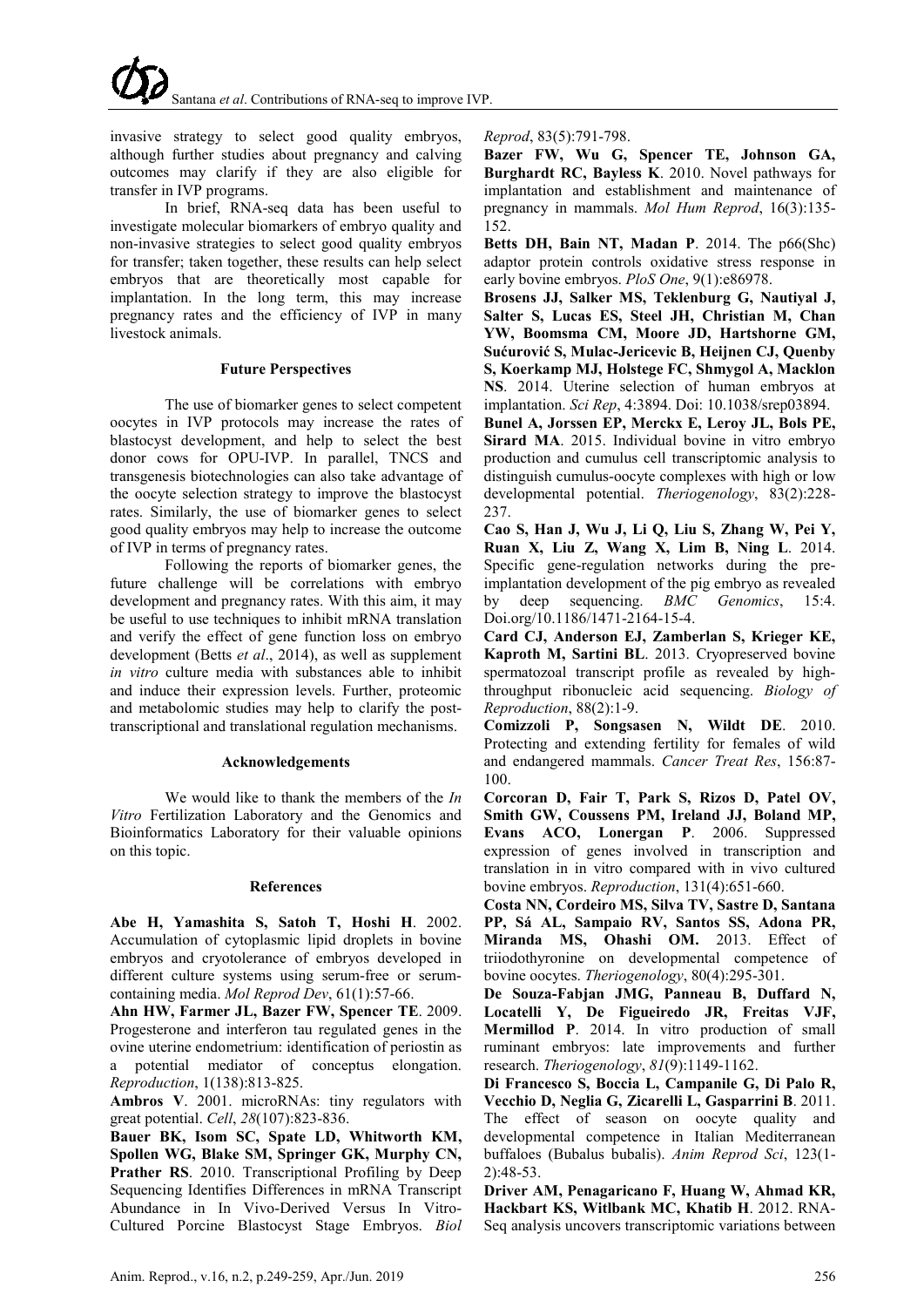

morphologically similar in vivo- and in vitro-derived bovine blastocysts. *BMC Genomics*, 13(1):118.

**Dyck MK, Zhou C, Tsoi S, Grant J, Dixon WT, Foxcroft GR**. 2014. Reproductive technologies and the porcine embryonic transcriptome. *Anim Reprod Sci*, 149(1), 11-18.

**Feuerstein P, Puard V, Chevalier C, Teusan R, Cadoret V, Guerif F, Houlgatte R, Royere D**. 2012. Genomic assessment of human cumulus cell marker genes as predictors of oocyte developmental competence: impact of various experimental factors. *PloS One*, 7(7):e40449.

**Gasparrini B, Neglia G, Di Palo R, Vecchio D, Albero G, Esposito L, Campanile G, Zicarelli L**. 2014. Influence of oocyte donor on in vitro embryo production in buffalo. *Anim Reprod Sci*, 144(3-4):95- 101.

**George F, Daniaux C, Genicot G, Verhaeghe B, Lambert P, Donnay I**. 2008. Set up of a serum-free culture system for bovine embryos: embryo development and quality before and after transient transfer. *Theriogenology*, 69(5):612-623.

**Gilchrist GC, Tscherner A, Nalpathamkalam T, Merico D, LaMarre J**. 2016. MicroRNA Expression during Bovine Oocyte Maturation and Fertilization. *Int J Mol Sci*, 17(3):396. Doi: 10.3390/ijms17030396.

**Gilchrist RB, Thompson JG**. 2007. Oocyte maturation: Emerging concepts and technologies to improve developmental potential in vitro. *Theriogenology*, 67(1):6-15.

**Gilchrist RB, Lane M, Thompson JG**. 2008. Oocytesecreted factors: regulators of cumulus cell function and oocyte quality. *Hum Reprod Update*, 14(2):159-177.

**Glenn TC**. 2011. Field guide to next-generation DNA sequencers. *Mol Ecol Resour*, 11(5):759-769.

**Gòdia M, Mayer FQ, Nafissi J, Castelló A, Rodríguez-Gil JE, Sánchez A, Clop A**. 2018. A technical assessment of the porcine ejaculated spermatozoa for a sperm-specific RNA-seq analysis. *Syst Biol Reprod Med*, 26:1-13.

**Graf A, Krebs S, Zakhartchenko V, Schwalb B, Blum H, Wolf E**. 2014. Fine mapping of genome activation in bovine embryos by RNA sequencing. *Proc Natl Acad Sci U S A*, 111(11):4139-4144.

**Grupen CG**. 2014. The evolution of porcine embryo in vitro production. *Theriogenology*, 81(1):24-37.

**Han Y, Gao S, Muegge K, Zhang W, Zhou B**. 2015. Advanced Applications of RNA Sequencing and Challenges. *[Bioinform Biol Insights](https://www.ncbi.nlm.nih.gov/pubmed/?term=Han+Y%2C+Gao+S%2C+Muegge+K%2C+Zhang+W%2C+Zhou+B.+2015.+Advanced+Applications+of+RNA+Sequencing+and+Challenges.)*, 9(Suppl 1):29-46.

**Heras S, De Coninck DIM, Van Poucke M, Goossens K, Bogado Pascottini O, Van Nieuwerburgh F, Deforce D, De Sutter P, Leroy JLMR, Gutierrez-Adan A, Peelman L, Van Soom A**. 2016. Suboptimal culture conditions induce more deviations in gene expression in male than female bovine blastocysts. *BMC Genomics*, 17:72. Doi: 10.1186/s12864-016-2393-z.

**Huang W, Khatib H**. 2010. Comparison of transcriptomic landscapes of bovine embryos using RNA-Seq. *BMC Genomics*, 11(1):711. Doi: 10.1186/1471-2164-11-711.

**Jiang Z, Dong H, Zheng X, Marjani SL, Donovan DM, Chen J, Tian XC**. 2015. mRNA Levels of Imprinted Genes in Bovine In Vivo Oocytes, Embryos and Cross Species Comparisons with Humans, Mice and Pigs. *Sci Rep*, 5:17898. Doi:10.1038/srep17898.

**Jiang Z, Sun J, Dong H, Luo O, Zheng X, Obergfell C, Tang Y, Bi J, O'Neill R, Ruan Y, Chen J, Tian X**. 2014. Transcriptional profiles of bovine in vivo preimplantation development. *BMC Genomics*, *15*(1):756. Doi: 10.1186/1471-2164-15-756.

**Kasinathan P, Wei H, Xiang T, Molina JA, Metzger J, Broek D, Kasinathan S, Faber DC, Allan MF**. 2015. Acceleration of genetic gain in cattle by reduction of generation interval. *Sci Rep*, *5*:8674. Doi:10.1038/srep08674.

**Kątska-Książkiewicz L, Opiela J, Ryńska B**. 2007. Effects of oocyte quality, semen donor and embryo coculture system on the efficiency of blastocyst production in goats. *Theriogenology*, 68(5):736-744.

**Knobil E, Neill JD, Hess AP, Nayak NR, Giudice LC**. 2006. Knobil And Neill's Physiology of Reproduction (3nd ed). In: J.D. Neill (Ed.). St. Louis, USA: Elsevier Academic Press, p.337.

**Krawetz, AS**. 2005. Paternal contribution: new insights and future challenges. *Nat Rev Genet*, 6:633-642.

**Krisher RL, Lane M, Bavister BD**. 1999. Developmental Competence and Metabolism of Bovine Embryos Cultured in Semi-Defined and Defined Culture Media. *Biol Reprod*, 60(6):1345-1352.

**Krisher RL, Prather RS**. 2012. A role for the Warburg Effect in preimplantation embryo development: Metabolic modification to support rapid cell proliferation. *Mol Reprod Dev*, 79(5):311-20. Doi: 10.1002/mrd.22037.

**Kropp J, Khatib H**. 2015. mRNA fragments in in vitro culture media are associated with bovine preimplantation embryonic development. *Front Genet*, 6:273. Doi: 10.3389/fgene.2015.00273.

**Kropp J, Salih SM, Khatib H**. 2014. Expression of microRNAs in bovine and human pre-implantation embryo culture media. *Front Genet*, 5:91. Doi: 10.3389/fgene.2014.00091.

**Kropp J, Carrillo JA, Namous H, Daniels A, Salih SM, Song J, Khatib H**. 2017. Male fertility status is associated with DNA methylation signatures in sperm and transcriptomic profiles of bovine preimplantation embryos. *[BMC Genomics](https://www.ncbi.nlm.nih.gov/pubmed/?term=Kropp+J%2C+Carrillo+JA%2C+Namous+H%2C+Daniels+A%2C+Salih+SM%2C+Song+J%2C+Khatib+H.+2017.+Male+fertility+status+is+associated+with+DNA+methylation+signatures+in+sperm+and+transcriptomic+profiles+of+bovine+preimplantation+embryos.)*, 18(1):280. Doi: 10.1186/s12864-017-3673-y.

**Kumar P, Verma A, Roy B, Rajput S, Ojha S, Anand S, Yadav P, Arora J, De S, Goswami SI, Datta TK**. 2012. Effect of Varying Glucose Concentrations during In Vitro Maturation and Embryo Culture on Efficiency of In Vitro Embryo Production in Buffalo. *Reprod Domest Anim*, 47(2):269-273.

**Labrecque R, Sirard MA**. 2014. The study of mammalian oocyte competence by transcriptome analysis: progress and challenges. *Mol Hum Reprod*, 20(2):103-116.

**Lima JS, Leão DL, Sampaio RV, Brito AB, Santos RR, Miranda MS, Ohashi OM, Domingues SFS**. 2013. Embryo production by parthenogenetic activation and fertilization of in vitro matured oocytes from Cebus apella. *Zygote*, 21(2):162-166.

**Liu L, Li Y, Li S, Hu N, He Y, Pong R, Lin D, Lu L,**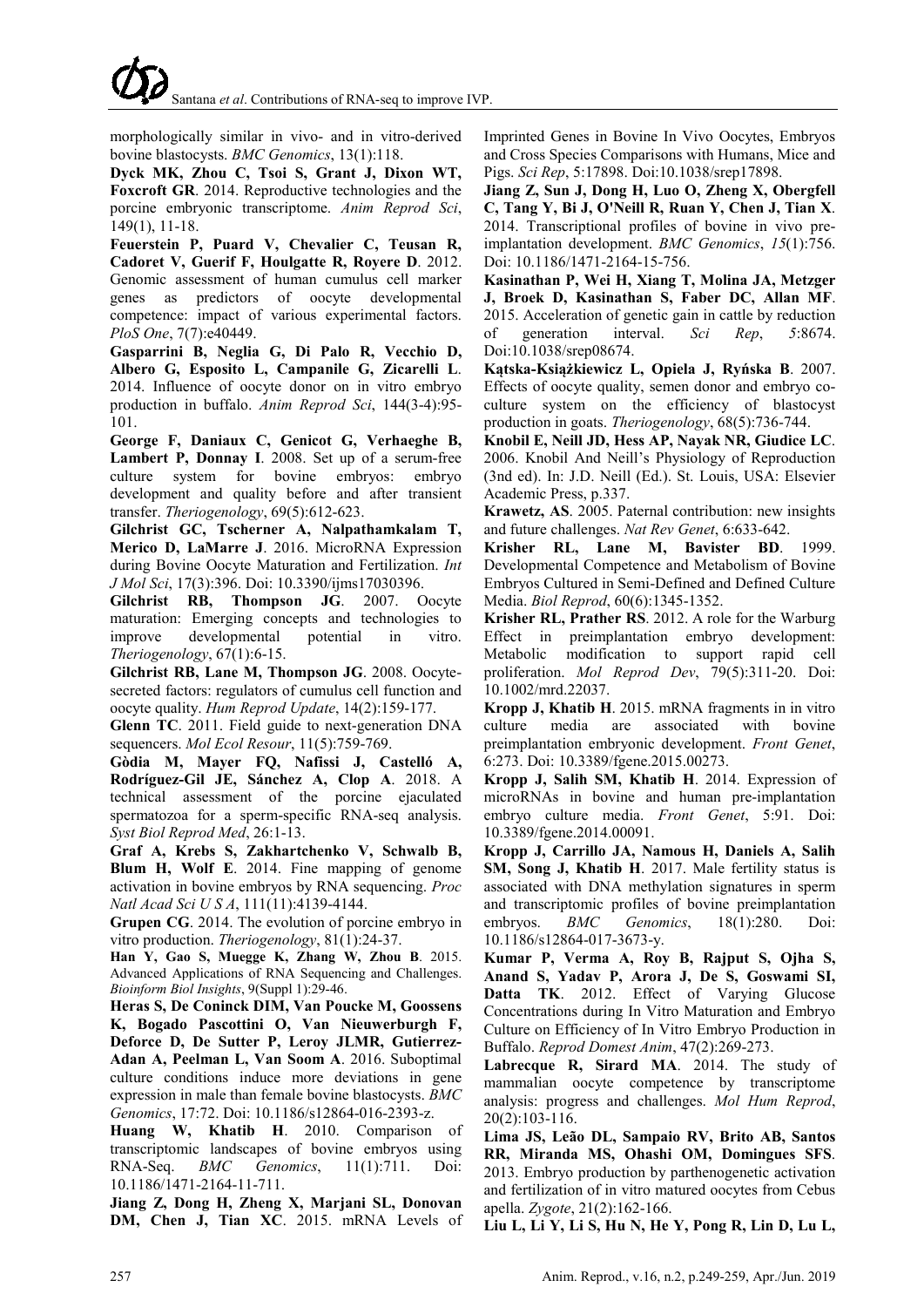**Law M**. 2012. Comparison of next-generation sequencing systems. *J Biomed Biotechnol*, 2012:251364. Doi:10.1155/2012/251364.

**Lonergan P, Fair T, Corcoran D, Evans AC**. 2006. Effect of culture environment on gene expression and developmental characteristics in IVF-derived embryos. *Theriogenology*, 65(1):137-152.

**Lonergan P, Rizos D, Gutierrez-Adan A, Fair T, Boland MP**. 2003. Effect of culture environment on embryo quality and gene expression - experience from animal studies. *Reprod Biomed Online*, 7(6):657-663.

**Luo F, Jia R, Ying S, Wang Z, Wang F**. 2016. Analysis of genes that influence sheep follicular development by different nutrition levels during the luteal phase using expression profiling. *Anim Genet*, 47(3):354-364.

**Macaulay AD, Gilbert I, Caballero J, Barreto R, Fournier E, Tossou P, Sirard MA, Clarke HJ, Khandjian ÉW, Richard FJ, Hyttel P, Robert C**. 2014. The gametic synapse: RNA transfer to the bovine oocyte. *Biol Reprod*, 91(4):90. Doi: 10.1095/biolreprod.114.119867.

**Macaulay AD, Gilbert I, Scantland S, Fournier E, Ashkar F, Bastien A, Saadi HA, Gagné D, Sirard MA, Khandjian ÉW, Richard FJ, Hyttel P, Robert C**. 2016. Cumulus Cell Transcripts Transit to the Bovine Oocyte in Preparation for Maturation. *Biol Reprod*, 94(1):16. Doi: 10.1095/biolreprod.114.127571. **Macklon NS, Brosens JJ**. 2014. The human endometrium as a sensor of embryo quality. *Biol Reprod*, 91(4):98. Doi: 10.1095/biolreprod.114.122846.

**Mansouri-Attia N, Sandra O, Aubert J, Degrelle S, Everts RE, Giraud-Delville C, Heyman Y, Galio L, Hue I, Yang X, Tian XC, Lewin HA, Renard JP**. 2009. Endometrium as an early sensor of in vitro embryo manipulation technologies. *Proc Natl Acad Sci U S A*, 106(14):5687-5692.

**Mara L, Sanna D, Casu S, Dattena M, Mayorga Muñoz IM**. 2013. Blastocyst rate of in vitro embryo production in sheep is affected by season. *Zygote*, 22:366-371.

**Martin JA, Wang Z**. 2011. Next-generation transcriptome assembly. *Nat Rev Genet*, 12(10):671- 682.

**Masudul Hoque SA, Yahia Khandoker MAM, Kabiraj SK, Asad LY, Fakruzzaman M, Tareq KMA**. 2012. Effect of Goat Follicular Fluid on in vitro Production of Embryos in Black Bengal Goats. *Iranian Journal of Applied Animal Science*, 2(3): 287-294.

**Mazzoni G, Salleh SM, Freude K, Pedersen HS, Stroebech L, Callesen H, Hyttel P, Kadarmideen HN**. 2017. Identification of potential biomarkers in donor cows for in vitro embryo production by granulosa cell transcriptomics. *PLoS ONE*, 12(4):e0175464.

**Memili E, First NL**. 1998. Developmental changes in RNA polymerase II in bovine oocytes, early embryos, and effect of alpha-amanitin on embryo development. *Mol Reprod Dev*, *51*(4):381-389.

**Milazzotto MP, Goissis MD, Chitwood JL, Annes K, Soares CA, Ispada J, Assumpção ME, Ross PJ**. 2016. Early cleavages influence the molecular and the metabolic pattern of individually cultured bovine blastocysts. *Mol Reprod Dev*, 83(4):324-336.

**Naderi MM, Borjian Boroujeni S, Sarvari A, Heidari B, Akhondi MM, Zarnani AH, Shirazi A**. 2016. The Effect of Media Supplementation with Angiotensin on Developmental Competence of Ovine Embryos Derived from Vitrified-warmed Oocytes. *Avicenna J Med Biotechnol*, *8*(3):139-144.

**Nguyen BX, Kikuchi K, Uoc NT, Dang-Nguyen TQ, Linh NV, Men NT, Nguyen TT, Nagai T**. 2015. Production of Ban miniature pig embryos by in vitro fertilization: A comparative study with Landrace. *Anim Sci J*, 86(5):487-493.

**Niemann H, Wrenzycki C**. 2000. Alterations of expression of developmentally important genes in preimplantation bovine embryos by in vitro culture conditions: implications for subsequent development. *Theriogenology*, 53(1):21-34.

**Østrup O, Olbricht G, Østrup E, Hyttel P, Collas P, Cabot R**. 2013. RNA profiles of porcine embryos during genome activation reveal complex metabolic switch sensitive to in vitro conditions. *PloS One*, *8*(4):e61547.

**Paramio MT, Izquierdo D**. 2014. Current Status of *In Vitro* Embryo Production in Sheep and Goats. *Reprod Domest Anim*, 49(Suppl 4):37-48.

**Pariset L, Chillemi G, Bongiorni S, Romano Spica V, Valentini A**. 2009. Microarrays and high-throughput transcriptomic analysis in species with incomplete availability of genomic sequences. *N Biotechnol*, *25*(5):272-279.

**Parrish JJ**. 2014. Bovine in vitro fertilization: in vitro oocyte maturation and sperm capacitation with heparin. *Theriogenology*, 81(1):67-73.

**Prather R, Redel B, Whitworth K, Zhao M**. 2014. Genomic profiling to improve embryogenesis in the pig. - PubMed - NCBI. *Anim Reprod Sci*, 149(1–2):39-45.

**Redel BK, Brown AN, Spate LD, Whitworth KM, Green JA, Prather RS**. 2012. Glycolysis in preimplantation development is partially controlled by the Warburg Effect. *Mol Reprod Dev*, 79(4):262-271.

**Redel BK, Tessanne KJ, Spate LD, Murphy CN, Prather RS**. 2015. Arginine increases development of in vitro-produced porcine embryos and affects the protein arginine methyltransferase–dimethylarginine dimethylaminohydrolase–nitric oxide axis. *Reprod Fertil Dev*, 27(4):655-666.

**Reyes JM, Chitwood JL, Ross PJ**. 2015. RNA-Seq profiling of single bovine oocyte transcript abundance and its modulation by cytoplasmic polyadenylation. *Mol Reprod Dev*, 82(2):103-114.

**Rizos D, Clemente M, Bermejo-Alvarez P, De La Fuente J, Lonergan P, Gutiérrez-Adán A**. 2008. Consequences of in vitro culture conditions on embryo development and quality. *Reprod Dom Anim*, 43(Suppl 4):44-50.

**Robert C, Nieminen J, Dufort I, Gagné D, Grant JR, Cagnone G, Plourde D, Nivet A, Fournier É, Paquet É, Blazejczyk M, Rigault P, Juge N, Sirard M**. 2011.

Combining resources to obtain a comprehensive survey of the bovine embryo transcriptome through deep sequencing and microarrays. *Mol Reprod Dev*, *78*:651- 664.